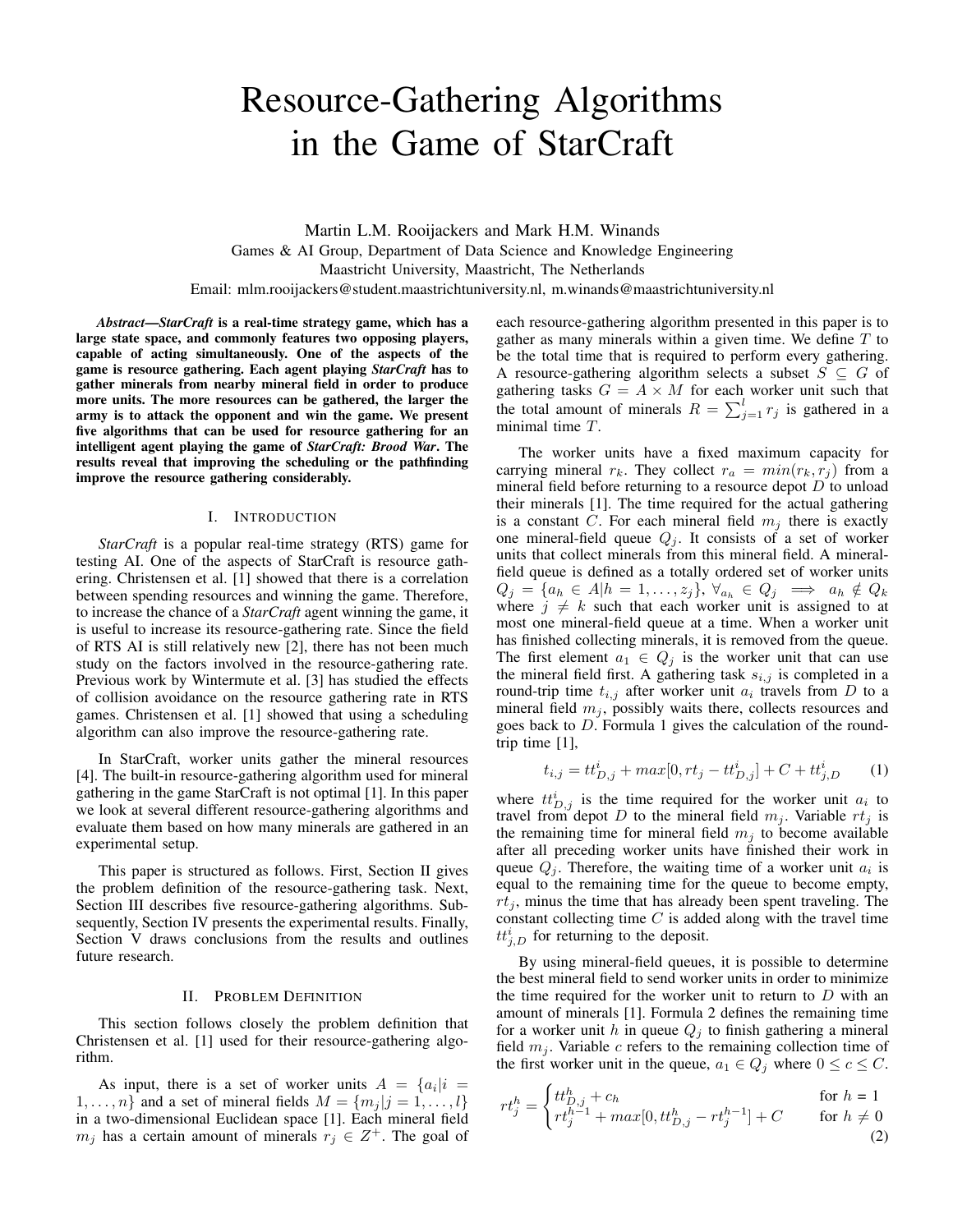The required time for worker units ahead of a given worker unit for finishing the collection of minerals from a field is included in the recursive definition of  $rt_j^h$ . The total time of  $Q_j$  is therefore  $rt_j = rt_j^{z_j}$ , meaning the time required for the last worker unit in  $Q_i$  to finish gathering the resource. The time required for a worker unit to finish its gathering is dependent on the time required for the preceding worker unit, as gathering cannot occur before the preceding worker unit has finished its gathering. The time required for the first worker unit in the queue,  $rt_j^1$ , does not depend on any preceding worker unit as there are none.

In StarCraft a worker unit starts gathering when it sends an action to the game engine that gives a gather command for a particular mineral field. In order for a worker unit to stay at that field it has to continuously send that action.

### III. RESOURCE GATHERING

Whenever a worker unit is created or has returned mineral to a resource depot, it uses a resource-gathering algorithm to determine the next resource location to gather resources from. By default, the StarCraft engine tells the worker unit to go to the previous mineral field location. The idea of a resourcegathering algorithm is that it calculates the next resource location that the worker should go to in order to maximize the total amount of resources gathered.

We discuss five different resource-gathering algorithms<sup>1</sup> in this section: Built-in (III-A), Mineral-lock (III-B), Queue Based Scheduling (III-C), Co-operative pathfinding (III-D), and Co-operative pathfinding + Queue (III-E).

## *A. Built-in*

The first algorithm called Built-in uses the default way that StarCraft handles worker units. The algorithm is only used for worker units that are not assigned to a mineral field. If upon arrival the mineral field is blocked, the worker unit is unassigned from that mineral field and the Built-in is called. If all mineral fields are blocked, then the worker unit waits at the closest mineral field.

The pseudocode can be found in Algorithm 1. This algorithm makes use of a function  $dist(worker, mineral)$  that gives the Euclidean distance between a worker and a mineral.

Strong points:

- Low CPU requirements.
- Low number of actions needed.

For each worker unit  $a$ , one only has to iterate over all mineral fields  $M$  twice in the worst case, when assigning a worker unit. Since the total number of worker units is usually between double or triple the number of mineral fields  $(2M \leq A \leq 3M)$ , the total running time is low. Compared to other algorithms whose running time is linearly affected by the total number of other worker units, Built-in has the lowest CPU requirement of all algorithms tested.

## Algorithm 1 Built-in

```
procedure BUILT-IN(Q, M)
     Input: Q_1, \ldots, Q_{|M|}: resource site queues
    Input: M: resource sites
     for all a_i \notin \bigcup_{j=0}^{|M|} Q_j do
         best \leftarrow 0distance \leftarrow \inftyfor all x \in 1 \dots |M| do
             if |Q_x| = 0 then
                   if dist(a_i, M_x) < distance then
                       distance \leftarrow \text{dist}(a_i, M_x)best \leftarrow xend if
             end if
         end for
         if best \neq 0 then
             Q_{best} \leftarrow Q_{best} \cup \{a_i\}else
             for all x \in 1 \dots |M| do
                  if |Q_x| \neq 0 then
                       if dist(a_i, M_x) < distance then
                            distance \leftarrow \text{dist}(a_i, M_x)best \leftarrow xend if
                  end if
             end for
              Q_{best} \leftarrow Q_{best} \cup \{a_i\}end if
    end for
end procedure
```
Because Built-in only has to send one action to start the gathering process, the total number of actions performed by this algorithm is also low. This is useful since the game StarCraft does not allow unlimited actions when playing multiplayer (it stops processing commands when the network buffer is full).

Weak points:

Sub-optimal resource assignment. Resulting in a low amount of resources gathered.

Built-in does not gather many minerals due to the fact that the worker units do not (directly) take the actions of other worker units into account. This is because of that a mineral field only allows one worker unit to gather minerals from it at a time. An example of a sub-optimal schedule would be the case where two worker units go to the same mineral field even though another mineral field will become available soon to allow both worker units to gather at different mineral fields.

# *B. Mineral-lock*

The second algorithm (Mineral-lock) is implemented in several StarCraft agents (e.g., UALBERTABOT, ORIKATA). This algorithm evenly distributes the worker units over all the mineral fields part of the base.

The pseudocode can be found in Algorithm 2. This algorithm also stores for each worker which mineral field it is assigned to in  $a_{i, mineral}$ . By default,  $a_{i, mineral}$  is equal to 0 to indicate that no mineral field has been selected yet.

<sup>&</sup>lt;sup>1</sup>The implementation of each algorithm can be found at: github.com/MartinRooijackers/LetaBot/tree/master/ Research/MineralGatheringAlgorithm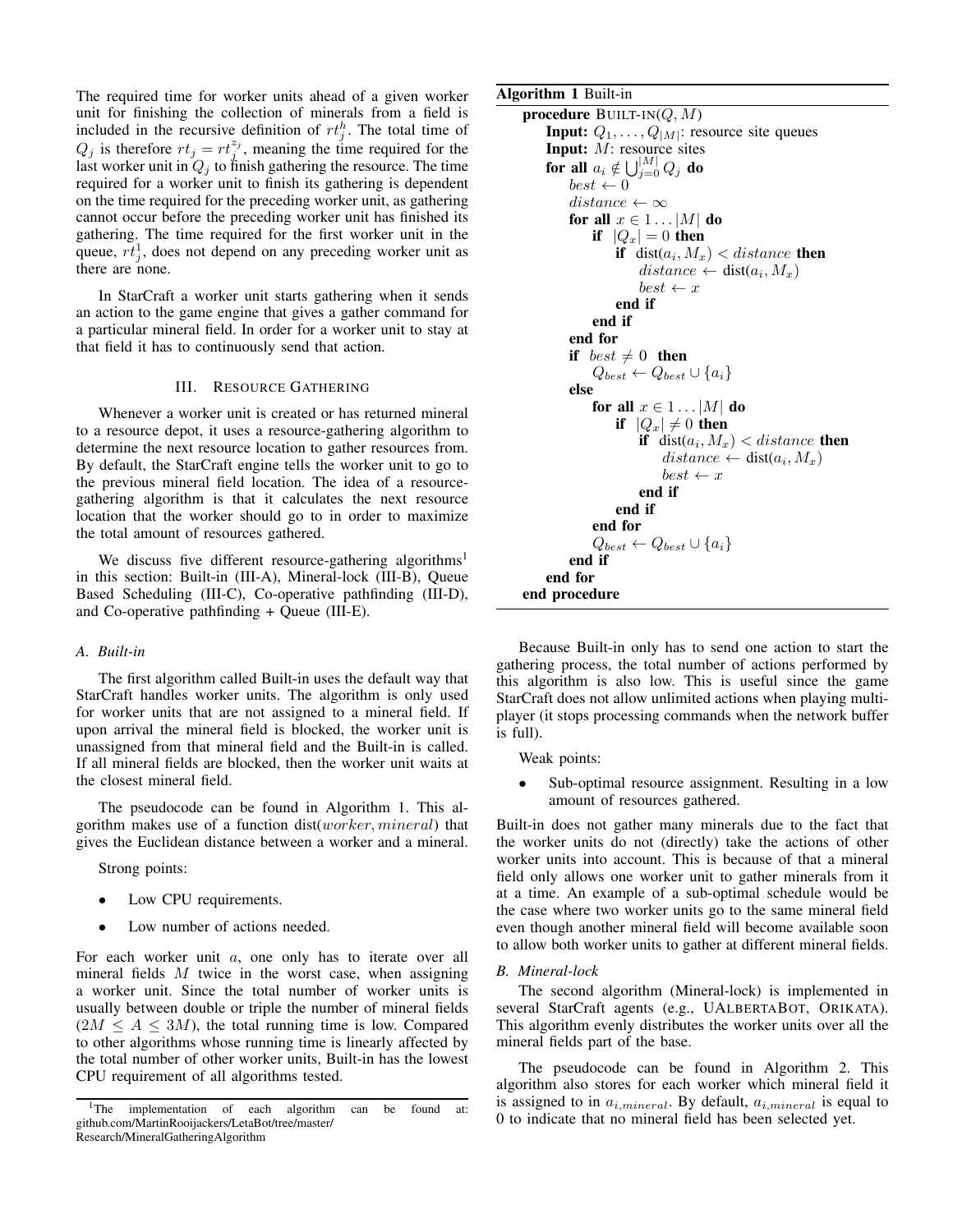Algorithm 2 Mineral-lock

|     | 1: <b>procedure</b> MINERAL-LOCK $(Q, M, D)$                     |
|-----|------------------------------------------------------------------|
| 2:  | <b>Input:</b> $Q_1, \ldots, Q_l$ : resource site queues          |
| 3:  | <b>Input:</b> $M$ : resource sites                               |
| 4:  | <b>Input:</b> $D$ : resource depot                               |
| 5:  | for all $a_i \notin \bigcup_{i=0}^{ M } Q_i$ do                  |
| 6:  | $minWorker \leftarrow \infty$                                    |
| 7:  | for all $x \in 1 \dots  M $ do                                   |
| 8:  | if $ Q_x $ < minWorker then                                      |
| 9:  | $minWorker \leftarrow  Q_x $                                     |
| 10: | end if                                                           |
| 11: | end for                                                          |
| 12: | $minTravelTime \leftarrow \infty$                                |
| 13: | $choice \leftarrow 0$                                            |
| 14: | for all $x \in 1 \dots  M $ do                                   |
| 15: | <b>if</b> $(tt_{x,D}^i+tt_{D,x}^i) < minTraceITime \wedge  Q_x $ |
|     | $minWorker$ then                                                 |
| 16: | $minTravelTime \leftarrow (tt_{x,D}^i + tt_{D,x}^i)$             |
| 17: | $choice \leftarrow \leftarrow$                                   |
| 18: | end if                                                           |
| 19: | end for                                                          |
| 20: | $a_{i, mineral} \leftarrow choice$                               |
| 21: | $Q_{choice} \leftarrow Q_{choice} \cup \{a_i\}$                  |
| 22: | end for                                                          |
| 23: | for all $a_i \in A$ do                                           |
| 24: | if<br>$a_{i, mineral} \neq 0$ then                               |
| 25: | $gather(a_i, a_{i, mineral})$                                    |
| 26: | end if                                                           |
| 27: | end for                                                          |
|     | 28: end procedure                                                |

Strong points:

Low CPU requirements.

For each worker unit, one only has to iterate over all mineral fields twice. Once to check how many workers are already assigned to it, and the second time to calculate which of the potential mineral fields is closest to the resource depot. This brings the running time for each worker unit to  $2|M| + |A|$ . Since the total number of worker units is usually between double or triple the number of mineral fields  $(2|M| \leq |A| \leq$  $3|M|$ ), there is in practice not much more CPU required than the Built-in algorithm.

Weak points:

- High number of actions required.
- Not an optimal resource setup (but still better than Build in). Resulting in a low number of resources gathered.

Since Mineral-lock has to send an action every time that the worker unit moves away from its assigned mineral field (i.e., when it has to wait for other worker units), the total number of actions performed by this algorithm tends to be high. This is a problem since the game StarCraft does not allow unlimited actions when playing multi-player, because it stops processing commands when the network buffer is full.

The worker assignment is not optimal since there is a possibility that a worker unit would have been better off going to a different mineral field for one round since that mineral field would be available earlier. This is caused by the fact that this algorithm does not take the schedule of other worker units into account.

## *C. Queue Based Scheduling*

The third algorithm called Queue Based Scheduling is an approach proposed by Christensen et al. [1]. It attaches queues to each mineral field. After a worker unit has delivered its resources to the depot, the algorithm determines the queue that allows the worker unit to start harvesting as fast as possible [1]. It is a greedy approach, as it does not take into account other worker units arriving after the current worker unit.

The algorithm relies on two functions. The main function is in Algorithm 4. This function checks for each worker unit if it is assigned to a queue. If not, then it will pick the queue where the worker unit gets to mine the fastest. Calculating how long it will take for the worker unit to be able to start gathering minerals is done in Algorithm 3. This algorithm, called *Work*, checks at what position a worker unit is in the queue. It uses that to determine how much work needs to be done before the worker unit can gather from the mineral field associated with queue Q.

## Algorithm 3 Work

|     | 1: <b>procedure</b> $WORK(Q, a)$           |                                        |
|-----|--------------------------------------------|----------------------------------------|
| 2:  | $w \leftarrow 0$                           | $\triangleright$ workload of the queue |
| 3:  | $p \leftarrow$ position of a in Q          |                                        |
| 4:  | if $p=0$ then                              |                                        |
| 5:  | <b>return</b> $tt_{D,i}^i + C$             |                                        |
| 6:  | end if                                     |                                        |
| 7:  | $w \leftarrow w + \text{Work}(Q, a_{p-1})$ |                                        |
| 8:  | if $w > tt_{D,j}^i$ then                   |                                        |
| 9:  | return $\tilde{w} + C$                     |                                        |
| 10: | else                                       |                                        |
| 11: | <b>return</b> $tt_{D,i}^i + C$             |                                        |
| 12: | end if                                     |                                        |
|     | 13: end procedure                          |                                        |
|     |                                            |                                        |

| <b>Algorithm 4 Queue</b> |                                                             |  |  |  |  |  |
|--------------------------|-------------------------------------------------------------|--|--|--|--|--|
|                          | 1: <b>procedure</b> $QUEUE(Q, M, D)$                        |  |  |  |  |  |
| 2:                       | <b>Input:</b> $Q_1, \ldots, Q_{ M }$ : resource site queues |  |  |  |  |  |
| 3:                       | <b>Input:</b> $M$ : resource sites                          |  |  |  |  |  |
| 4:                       | <b>Input:</b> $D$ : resource depot                          |  |  |  |  |  |
| 5:                       | for all $a_i \notin \bigcup_{j=0}^{ M } Q_j$ do             |  |  |  |  |  |
| 6:                       | $time \leftarrow \infty$                                    |  |  |  |  |  |
| 7:                       | for all $x \in 1 M $ do                                     |  |  |  |  |  |
| 8:                       | $A \leftarrow Q_x \cup \{a_i\}$                             |  |  |  |  |  |
| 9:                       | if $Work(A, a_i) + tt_{x,D}^i < time$ then                  |  |  |  |  |  |
| 10:                      | $time \leftarrow \text{Work}(A, a_i) + tt_{x,D}^i$          |  |  |  |  |  |
| 11:                      | $best \leftarrow x$                                         |  |  |  |  |  |
| 12:                      | end if                                                      |  |  |  |  |  |
| 13:                      | end for                                                     |  |  |  |  |  |
| 14:                      | $Q_{best} \leftarrow Q_{best} \cup \{a_i\}$                 |  |  |  |  |  |
| 15:                      | end for                                                     |  |  |  |  |  |
|                          | 16: end procedure                                           |  |  |  |  |  |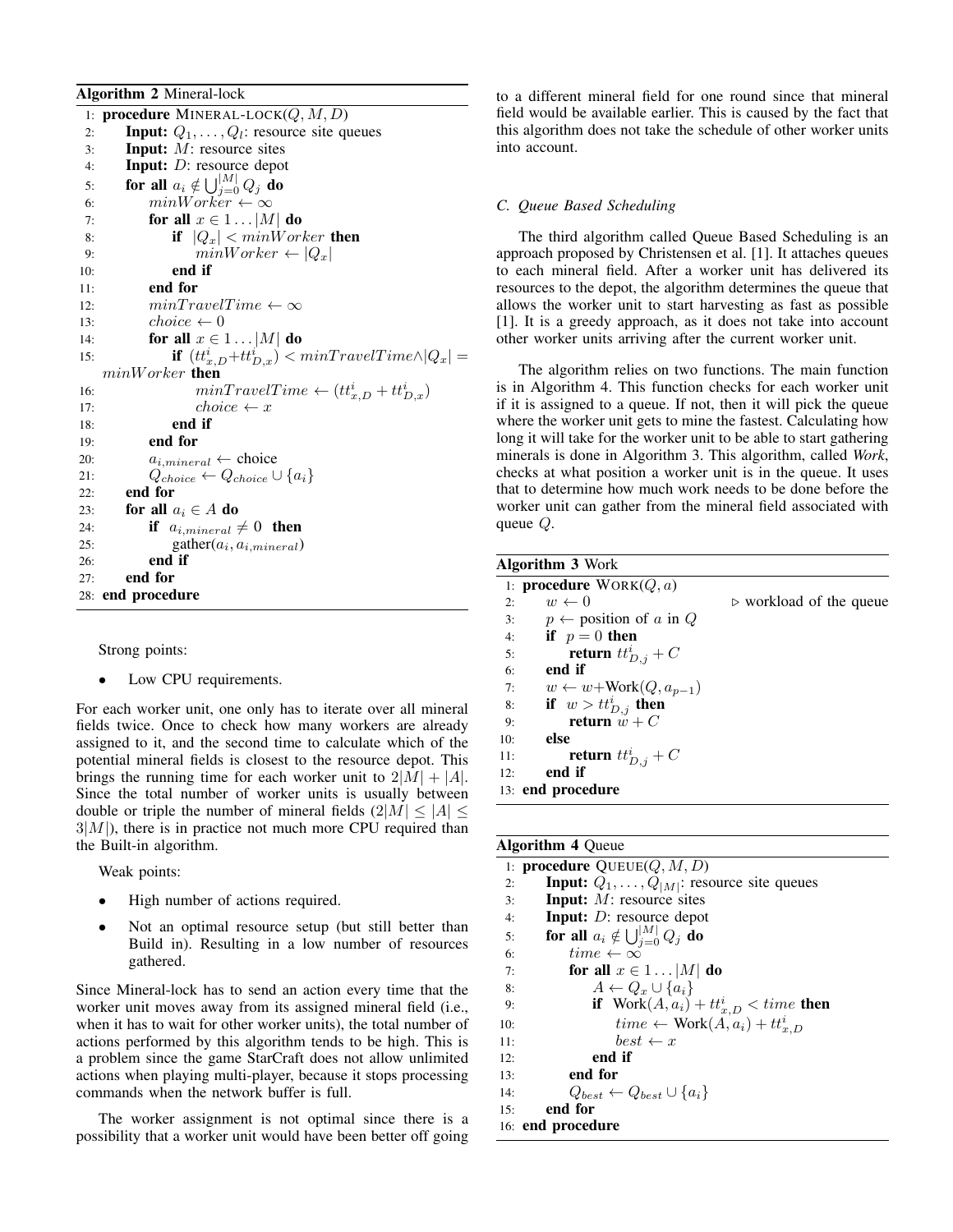Strong points:

Good approximation of the optimal resource setup.

Because Algorithm 4 takes into account the schedule of other worker units, it produces schedules that are closer to being optimal than the Mineral-lock and the Built-in algorithm. The scheduling is performed greedy, so it still remains an approximation, and thus is not the optimal schedule.

Weak points:

- Medium CPU requirements.
- Not always an optimal resource setup. Total number of resources gathered could be improved.
- Medium number of actions needed.

When calculating the next mineral field assignment, this algorithm has to calculate the total amount of work needed for each mineral field, which is related to the total number of worker units already assigned to the mineral field. Unlike the Mineral-lock algorithm, which only takes into account the distance from the resource depot to the mineral field, the queue algorithm has to calculate the distance for each worker unit.

This queue based approach is also greedy due to the fact that it only looks at the present situation when assigning a worker unit. It does not take into account any other worker units that are about to return their resource. Therefore it can be the case that the next worker unit will receive a suboptimal mineral assignment due to the greedy scheduling of the worker unit that was scheduled before it. The pathfinding to the mineral field is also not optimal in this algorithm, because this queue algorithm uses the default pathfinding to get the worker units to the minerals.

Since this algorithm needs to send an action every time that the worker unit moves away from its assigned mineral field (i.e., when it has to wait for other worker units), the total number of actions performed by this algorithm tends to be high. However, since it has a more optimal schedule than the Mineral-lock, this occurs less often.

## *D. Co-operative Pathfinding*

In StarCraft Brood War, the path that the worker units take to the mineral field is not optimal. In this section we propose two techniques to improve the pathfinding of worker units. The goal of both techniques is to reduce the time that it takes to travel to a mineral field. Reducing the time to travel from the mineral field to the resource depot is left as future research.

Both techniques are based on the fact that worker units slow down when they approach the mineral field that they are assigned to. Instead of going directly to the mineral fields, both techniques send the worker unit to a position slightly beyond the mineral field and change direction when the worker unit is close enough to its assigned mineral field. Both techniques rely on knowing the mineral orientation, which is explained in Subsection III-D1.

The first technique is called *MineralPath* and uses a mineral field further away as the intermediate position. This has the advantage of the worker unit not needing extra collision avoidance, because worker units that go to any mineral field will have their collision detection temporarily disabled. This technique is described in Subsection III-D2.

The second technique is *CalculatePath* and uses empty space beyond the mineral field as the intermediate position. Since the worker is now no longer moving towards a mineral field, we also use a method for collision avoidance. This technique is described in Subsection III-D3.

In the following subsections we describe how to determine what orientation each mineral field has in relation to the resource depot. We also explain each technique individually.

*1) Mineral Orientation:* Determining how the minerals are positioned in relation to the resource depot is important for both techniques. Algorithm 5 determines how the worker units approach a mineral field. The algorithm uses the maximum distance of a mineral field belonging to a command center (i.e., 10 tiles of 32 pixels). There are four orientations for a mineral field: left(W), right(E),  $up(N)$ , down(S) (see also Figure 1).



Fig. 1. Example of a Mineral Orientation calculation. The minerals are divided into four sections. The red circles indicate the mineral fields that are used to perform the MineralPath technique with the help of the nearby mineral field with a yellow circle. The purple circles indicate the location of the empty-path trick.

*2) MineralPath:* The mineral-path technique relies on the fact that a worker unit usually slows down when approaching the mineral field it wants to harvest. Instead of going to that mineral field, the worker unit first moves to a mineral field further away, then changes direction once it is close to the mineral field it wants to harvest. This is shown in Figure 1, with the red circles indicating the mineral fields where the mineral-path technique can be performed using the yellow mineral fields as way points.

Algorithm 6 is called on each mineral field to determine if it has a mineral-path technique. If so, the algorithm returns the mineral field that can be used for the mineral-path technique.

*3) CalculatePath:* Besides the previous path technique that uses another mineral field, the CalculatePath technique uses the empty space beyond the mineral field. This is called the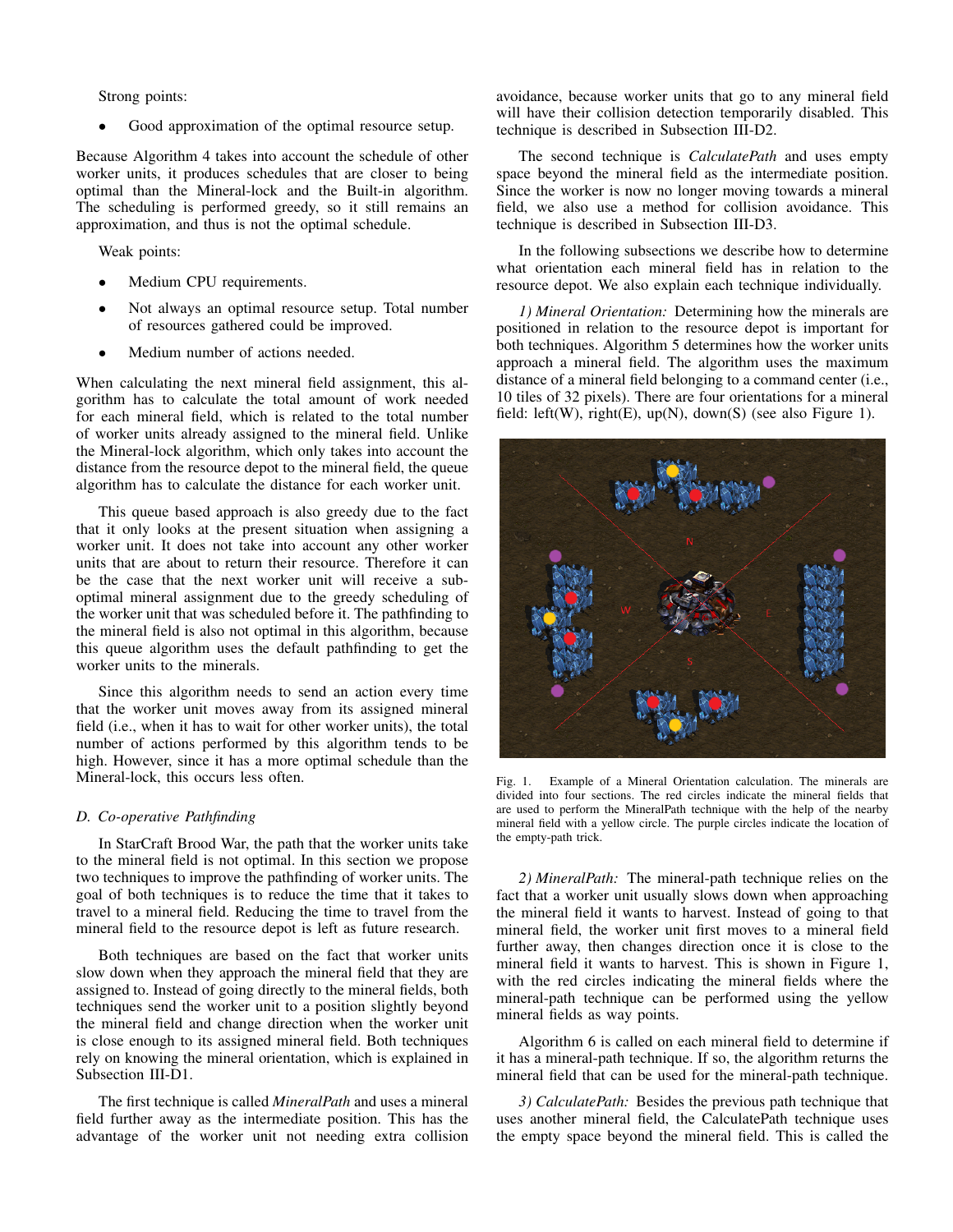Algorithm 5 MineralOrientation

|            | 1: <b>procedure</b> $ISLEFT(a, b, c)$<br>$\triangleright$ Check if a point in a 2d                                   |
|------------|----------------------------------------------------------------------------------------------------------------------|
|            | plane is left of the line ab                                                                                         |
| 2:         | <b>return</b> $((b_x - a_x) \cdot (c_y - a_y) - (b_y - a_y) \cdot (c_x - a_x)) \ge 0$                                |
| 3:         | end procedure                                                                                                        |
| 4:         | <b>procedure</b> MINERALORIENTATION( $D, mineral$ )                                                                  |
| 5:         | <b>Input:</b> $D$ : resource depot                                                                                   |
| 6:         | <b>Input:</b> <i>mineral</i> : mineral field to calculate a path for                                                 |
| 7:         | $TopLeft \leftarrow (D_x - 320, D_y - 320)$                                                                          |
| 8:         | $BottomRight \leftarrow (D_x + 320, D_y + 320)$                                                                      |
| 9:         | $BottomLeft \leftarrow (D_x - 320, D_y + 320)$                                                                       |
| 10:        | $TopRight \leftarrow (D_x + 320, D_y - 320)$                                                                         |
| 11:        | $isUpLeft \leftarrow false$                                                                                          |
| 12:        | $isBottLeft \leftarrow false$<br>$\triangleright$ Short for bottom left                                              |
| 13:        | if isLeft( $TopLeft, BottomRight, mineral$ ) then                                                                    |
| 14:        | $isBotLeft \leftarrow true$                                                                                          |
| 15:        | end if                                                                                                               |
| 16:        | if is<br>Left( $BottomLeft, TopRight, mineral$ ) then                                                                |
| 17:        | $isUpLeft \leftarrow true$                                                                                           |
| 18:        | end if                                                                                                               |
| 19:        | if $isBotLeft = true \wedge isUpdate = false$ then                                                                   |
| 20:        | $\triangleright$ below the resource depot<br>return $down$                                                           |
| 21:        | end if                                                                                                               |
| 22:        | if $isBotLeft = true \wedge isUpLeft = true$ then                                                                    |
| 23:        | <b>return</b> $left \t\rightarrow \t\infty$ to the left of the resource depot<br>end if                              |
| 24:        |                                                                                                                      |
| 25:<br>26: | if $isBotLeft = false \wedge isUpdate = true$ then<br>$\triangleright$ to the above of resource depot<br>return $up$ |
| 27:        | end if                                                                                                               |
| 28:        | if $isBotLeft = false \land isUpdate = false$ then                                                                   |
| 29:        | $\triangleright$ right the resource depot<br>return $right$                                                          |
| 30:        | end if                                                                                                               |
| 31:        |                                                                                                                      |
|            | end procedure                                                                                                        |

"empty space trick". Algorithm 7 describes this technique. An example is given in Figure 1.

For this the worker units do have to take into account other worker units, since a move command causes the worker unit to lose its ability to float over other units. Therefore, it avoids collisions. This is done by mapping all the tiles that are 3 tiles away from a worker unit as inaccessible. If a worker unit wants to perform this trick, it will only try to do so when it is not on an inaccessible tile (see also Algorithm 8, lines 30-36).

*4) CoopPath:* With the mineral path and empty space known for each mineral, the algorithm CoopPath can improve the path for each worker unit assigned to a mineral field where that is possible (see also Figure 2). In terms of scheduling, this pathfinding algorithm uses the same approach as Minerallock. In case the mineral field can both use the mineral-path technique and the empty space trick, the worker unit will prefer the former. This algorithm uses the function  $\text{TileDist}(a, b)$ (from the BWAPI), which gives the distance in tiles between  $a$  and  $b$ .

Strong points:

Reduced travel time.

The main advantage to using Co-operative Pathfinding is that it reduces the travel time to a mineral field. Because of the

## Algorithm 6 MineralPath

|     | 1: procedure $MINERALPATH(D, M, mineral)$                        |
|-----|------------------------------------------------------------------|
| 2:  | <b>Input:</b> $D$ : resource depot                               |
| 3:  | <b>Input:</b> $M$ : resource sites                               |
| 4:  | Input: <i>mineral</i> : mineral field to calculate a path for    |
| 5:  | $Orientation \leftarrow \text{MineralOrientation}(D, mineral)$   |
| 6:  | for all $m \in M \setminus \{mineral\}$ do                       |
| 7:  | if dist $(m, mineral) < 64$ then                                 |
| 8:  | if $Orientation = left$ then                                     |
| 9:  | if $mineral_x > m_x$ then                                        |
| 10: | return $m$                                                       |
| 11: | end if                                                           |
| 12: | end if                                                           |
| 13: | if $Orientation = right$ then                                    |
| 14: | if $mineral_x < m_x$ then                                        |
| 15: | return $m$                                                       |
| 16: | end if                                                           |
| 17: | end if                                                           |
| 18: | <b>if</b> $Orientation = up$ then                                |
| 19: | if $mineral_y > m_y$ then                                        |
| 20: | return $m$                                                       |
| 21: | end if                                                           |
| 22: | end if                                                           |
| 23: | <b>if</b> $Orientation = down$ <b>then</b>                       |
| 24: | if $mineral_y < m_y$ then                                        |
| 25: | return $m$                                                       |
| 26: | end if                                                           |
| 27: | end if                                                           |
| 28: | end if                                                           |
| 29: | end for                                                          |
| 30: | return NULL<br>$\triangleright$ no mineral field found for trick |
|     | 31: end procedure                                                |

lower time spend traveling, the worker units can deliver more minerals per minute compared to Built-in.

Weak points:

- High CPU requirements.
- Not always an optimal resource setup. Total number of resources gathered could be improved.
- Large number of actions needed.

Because of the need to calculate the path, and the position of other worker units to avoid collisions, this algorithm requires more CPU than Built-in and Mineral-lock. This is mainly due to the collision avoidance for CalculatePath. However, the results of the path calculations can be stored, and since most StarCraft maps have only 2 minerals where the empty space trick is possible, the collision avoidance will only need to be called once each frame.

Although the travel time is reduced, the scheduling is still not optimal. Therefore the total amount of minerals gathered from this technique is not optimal.

Since Co-operative Pathfinding has to send an action every time that the worker unit moves away from its assigned mineral field or its generated path, the total number of performed actions tends to be high. However, if the technique is not possible for the given mineral field, the algorithm will behave like Mineral-lock in terms of actions needed.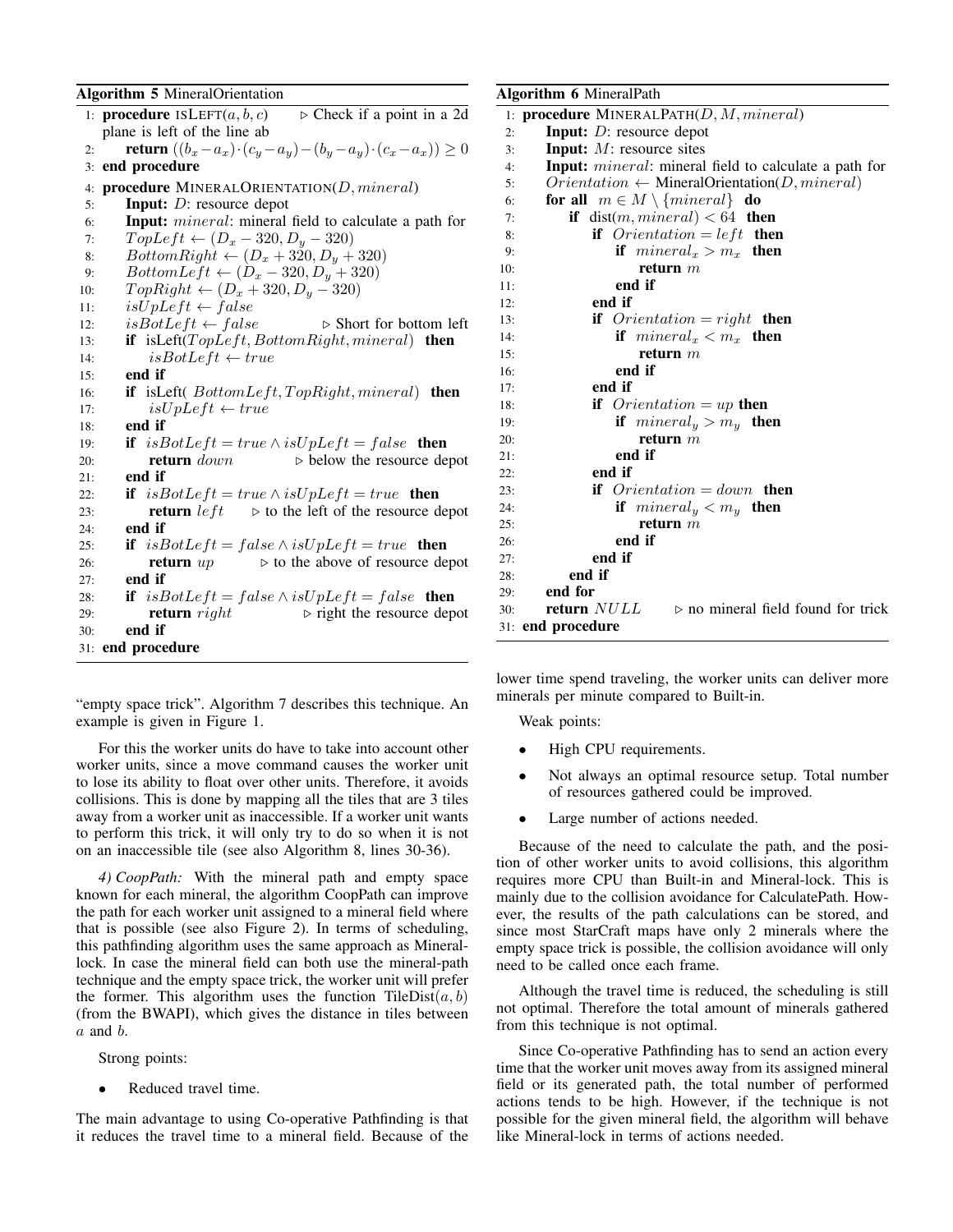Algorithm 7 CalculatePath

1: procedure  $CALCULATEPATH(D, M, mineral)$ 2: **Input:**  $D$ : resource depot 3: **Input:**  $M$ : resource sites 4: **Input:** mineral: mineral field to calculate a path for 5:  $Orientation \leftarrow \text{MineralOrientation}(D, mineral)$ 6: OuterLeft  $\leftarrow$  false  $\rightarrow$  check if the other mineral field blocks the outer left or right<br> $TotalAdjacent \leftarrow 0$ 7:  $Total Adjacent \leftarrow 0$   $\triangleright$  the technique only works with at most one mineral field adjacent 8: for all  $m \in M \setminus \{mineral\}$  do 9: **if** dist $(m, mineral) < 64$  then 10:  $Total Adjacent \leftarrow TotalAdjacent + 1$ 11: **if**  $Orientation = left$  **then** 12: **if**  $mineral_y > m_y$  **then** 13:  $OuterLeft \leftarrow true$  $14:$  end if 15: end if 16: **if**  $Orientation = right$  **then** 17: **if**  $mineral_y < m_y$  **then** 18:  $OuterLeft \leftarrow true$  $19 \cdot$  end if 20: end if 21: **if**  $Orientation = up$  **then** 22: **if**  $mineral_x < m_x$  **then** 23:  $OuterLeft \leftarrow true$ 24: end if 25: end if 26: **if**  $Orientation = down$  **then** 27: **if**  $mineral_x < m_x$  **then** 28:  $OuterLeft \leftarrow true$ 29: end if 30: end if 31: end if 32: end for 33: if  $TotalAdjacent > 1$  then 34: **return**  $NULL \geq$  This technique is not possible for the given mineral field 35: end if 36: if  $Orientation = left$  then 37: if  $OuterLeft = false$  then 38: **return**  $(mineral_x - 32, mineral_y - 32)$ 39: else 40: **return**  $(mineral_x - 32, mineral_y + 32)$ 41: end if 42: end if 43: if  $Orientation = right$  then 44: if  $OuterLeft = false$  then 45: **return**  $(mineral_x + 32, mineral_y + 32)$ 46: else 47: **return**  $(mineral_x + 32, mineral_y - 32)$ 48: end if 49: end if 50: **if**  $Orientation = up$  **then** 51: **if**  $OuterLeft = false$  then 52: **return**  $(mineral_x + 32, mineral_y - 32)$ 53: else 54: **return**  $(mineral_x - 32, mineral_y - 32)$ 55: end if 56: end if 57: if  $Orientation = down$  then 58: **if**  $OuterLeft = false$  then 59: **return**  $(mineral_x + 32, mineral_y + 32)$ <br>60: **else** else 61: **return**  $(mineral_x - 32, mineral_y + 32)$ 62: end if 63: end if

64: end procedure

Algorithm 8 CoopPath 1: **procedure**  $CoOPPATH(Q, M, D)$ 2: **Input:**  $Q_1, \ldots, Q_{|M|}$ : resource site queues 3: Input: M: resource sites 4: Input: D: resource depot 5: **for all**  $a_i \notin \bigcup_{j=0}^{|M|} Q_j$  do 6:  $minW$  or  $ker \leftarrow \infty$ 7: **for all**  $x \in 1 \dots |M|$  **do** 8: **if**  $|Q_x| < minW$  orker **then** 9:  $minWorker \leftarrow |Q_x|$  $10:$  end if 11: end for 12:  $minTravelTime \leftarrow \infty$ 13:  $choice \leftarrow\leftarrow\leftarrow\,0$ 14: for all  $x \in 1 \dots |M|$  do 15: **if**  $(tt_{x,D}^i + tt_{D,x}^i) < minTracelTime \wedge |Q_x| =$  $minWorker$  then 16:  $minTravelTime \leftarrow (tt_{x,D}^i + tt_{D,x}^i)$ 17:  $choice \leftarrow}{\leftarrow} x$ 18: end if 19: end for 20:  $a_{i_{mineral}} \leftarrow choice$ <br>21:  $Q_{obries} \leftarrow Q_{obries}$  $Q_{choice} \leftarrow Q_{choice} \cup \{a_i\}$ 22: **if** MineralPath $(D, M, choice) \neq NULL$  then 23:  $Q_{choice,mp} \leftarrow \text{MineralPath}(D, M, choice)$ 24: else 25: **if** CalculatePath $(D, M, choice) \neq NULL$ then 26:  $Q_{choice,sp} \leftarrow \text{CalculatePath}(D, M, choice)$ 27: end if 28: end if 29: end for 30: **for all**  $a_i \in \bigcup_{j=0}^{|M|} Q_j$  **do** 31: **for all**  $a \in A \setminus \{a_i\}$  do 32: **if** TileDist $(a, a_i) < 3$  then 33:  $Q_{j,sp} \leftarrow NULL$  $34:$  end if 35: end for 36: end for 37: end procedure

#### *E. Co-operative Pathfinding + Queue*

The final algorithm is the combination of the Co-operative Pathfinding and Queue Based Scheduling. Queue Based Scheduling is used for the scheduling, and the Co-operative Pathfinding is used for moving the worker units towards the mineral fields. The pseudocode is given in Algorithm 9.

Strong points:

- Reduced travel time.
- Good approximation of the optimal resource setup.
- High resource gathering rate.

The combination of the Co-operative Pathfinding and the Queue Based Scheduling ensures that both the travel time and the scheduling can be improved. This is because of the scheduling and the pathfinding are executed independent of each other. Therefore the combination of both algorithms does not have a negative effect on the overall minerals gathered.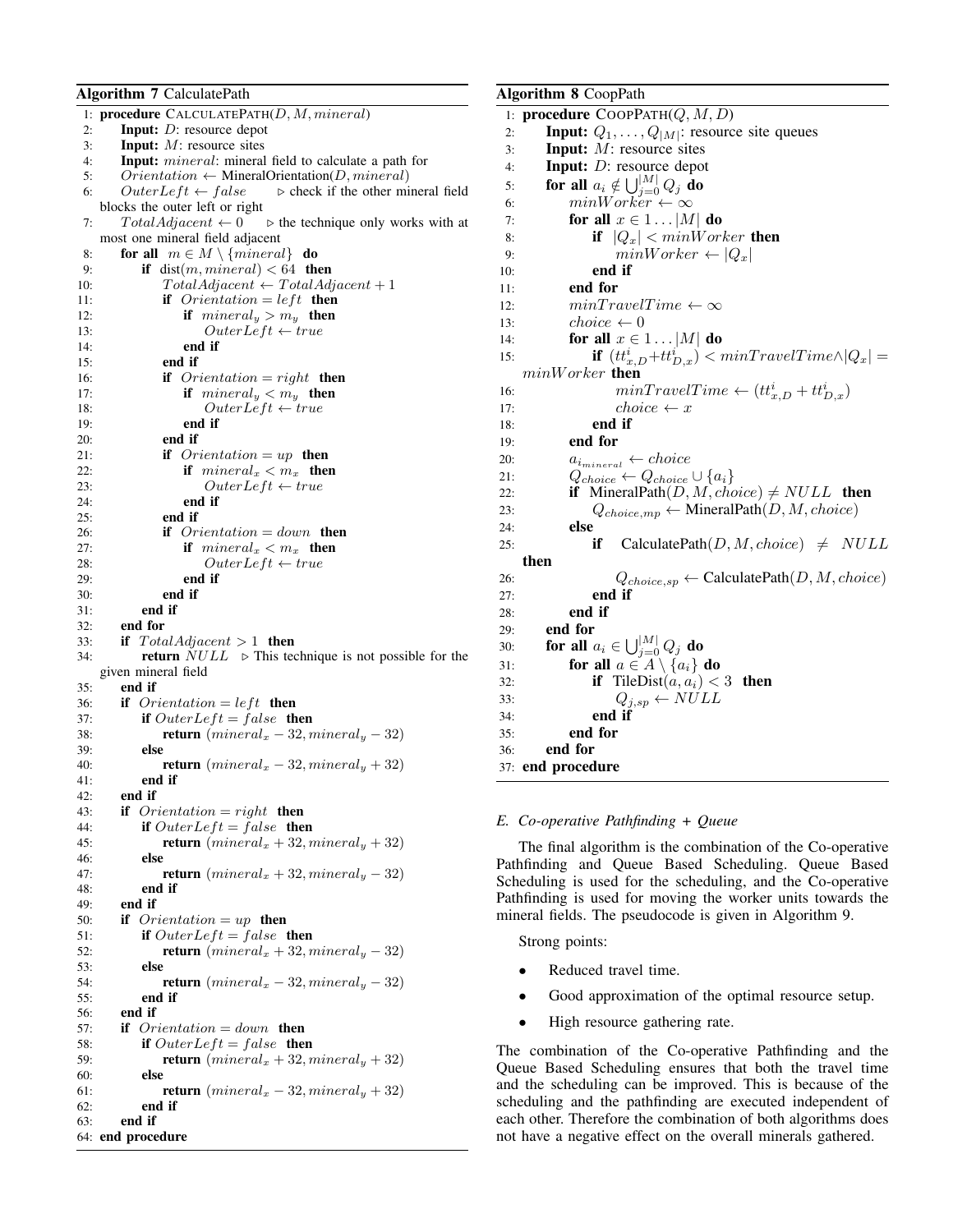

Fig. 2. Example of co-operative pathfinding with collision avoidance indicated by the red dots. The numbers on the mineral fields indicate travel time. The purple circle indicates the location of the empty space trick.

Although both the scheduling and the pathfinding are not optimal, combined they increase the gather rate more than all the other algorithms discussed. It is possible to improve a mineral gathering algorithm in terms of both pathfinding and scheduling. Regarding pathfinding, it is sometimes the case that the path from the mineral field to the resource depot can be improved. Regarding scheduling, the queue based algorithm uses a greedy scheduling that does not plan ahead.

Weak points:

- High CPU requirements.
- Large number of actions needed.

This algorithm requires both the CPU time for the Co-operative pathfinding and the queue based algorithm. Therefore, it has the highest CPU requirement of all the algorithms discussed.

Since this combined algorithm has to send an action every time that the worker unit moves away from its assigned mineral field or its generated path, the total number of actions performed by this algorithm tends to be high. Although the greedy scheduling might schedule less (or more) worker units to mineral fields that use one of the path techniques, in practice the actions needed are roughly the same as the Co-operative Pathfinding since two worker units can usually saturate a mineral field that uses a path technique. Thus both the standard co-operative pathfinding and the version with a queue based scheduler have not much difference in actions required.

## IV. EXPERIMENTS

In the experiments of this paper, we use the top right part of the map "Astral Balance" as the initial setup. This setup includes the resource depot, four worker units, eight mineral fields and a gas geyser. At the start of the experiment, each worker unit is assigned a mineral field based on the current algorithm that is evaluated in this experiment. After a worker unit has returned its mineral back to the resource depot, it is reassigned to a mineral field using the same algorithm. During this process the resource depot should constantly build new worker units until it has 18 worker units. Since the initial setup

| Algorithm 9 QueueAndCoopPath                                                                |
|---------------------------------------------------------------------------------------------|
| 1: <b>procedure</b> QUEUEANDCOOPPATH $(Q, M, D)$                                            |
| <b>Input:</b> $Q_1, \ldots, Q_{ M }$ : resource site queues<br>2:                           |
| <b>Input:</b> $M$ : resource sites<br>3:                                                    |
| <b>Input:</b> $D$ : resource depot<br>4:                                                    |
| for all $x \in 1 \dots  M $ do<br>5:                                                        |
| $m \leftarrow Q_{x, mineral}$<br>6:                                                         |
| if MineralPath $(D, M, m) \neq NULL$ then<br>7:                                             |
| $Q_{x,mp} \leftarrow$ MineralPath $(D, M, m)$<br>8:                                         |
| else<br>9:                                                                                  |
| if CalculatePath $(D, M, m) \neq NULL$ then<br>10:                                          |
| $Q_{x,sp} \leftarrow$ CalculatePath $(D, M, m)$<br>11:                                      |
| end if<br>12:                                                                               |
| end if<br>13:                                                                               |
| end for<br>14:                                                                              |
| $time \leftarrow \infty$<br>15:                                                             |
| for all $a_i \notin \bigcup_{j=0}^{ M } Q_j$ do<br>$\triangleright$ Every worker not<br>16: |
| assigned to a mineral                                                                       |
| for all $x \in 1 \dots  M $ do<br>17:                                                       |
| $A \leftarrow Q_x \cup \{a_i\}$<br>18:                                                      |
| <b>if</b> $Work(A, a_i) + tt_{x,D}^i < time$ then<br>19:                                    |
| $time \leftarrow \text{Work}(A, a_i) + tt_{x,D}^i$<br>$\triangleright$ Function<br>20:      |
| Work from Algorithm 3                                                                       |
| $best \leftarrow x$<br>21:                                                                  |
| end if<br>22:                                                                               |
| end for<br>23:                                                                              |
| $Q_{best} \leftarrow Q_{best} \cup \{a_i\}$<br>24:                                          |
| 25:<br>end for                                                                              |
| for all $a_i \in \bigcup_{j=0}^{ M } Q_j$ do<br>26:                                         |
| for all $a \in A \setminus \{a_i\}$ do<br>27:                                               |
| if TileDist $(a, a_i) < 3$ then<br>28:                                                      |
| $Q_{j,sp} \leftarrow NULL$<br>29:                                                           |
| end if<br>30:                                                                               |
| end for<br>31:                                                                              |
| end for<br>32:                                                                              |
| 33: end procedure                                                                           |

only allows a supply of 10 worker units, a worker unit has to be pulled away from gathering minerals to build a supply depot at a certain moment. In the experiments, we pull one worker away from minerals when we have exactly nine worker units. Once this worker unit has finished building a supply depot, it is reassigned to gathering minerals using the algorithm that is evaluated. The experiment ends when 8000 frames have passed. In each frame, we record how many minerals have been gathered by the worker units. In the case of the queue based algorithms, we first pre-calculate the travel time to each mineral field before we start the experiment. This experimental setup is almost like the one used in Christensen et al. [1]. The difference is that we run the experiment where the algorithm builds the supply depot once there are nine worker units, since this is a more common occurrence in most build orders.

The results of the total minerals gathered can be found in Table I, their standard deviations are given in Table II. The time an algorithm took each 1000 frame steps is given in Table III. The tables reveal that the more computationally expensive algorithms appear to gather more minerals. The high computation time from the Co-operative Pathfinding is due to checking collisions for all worker units. Tests with